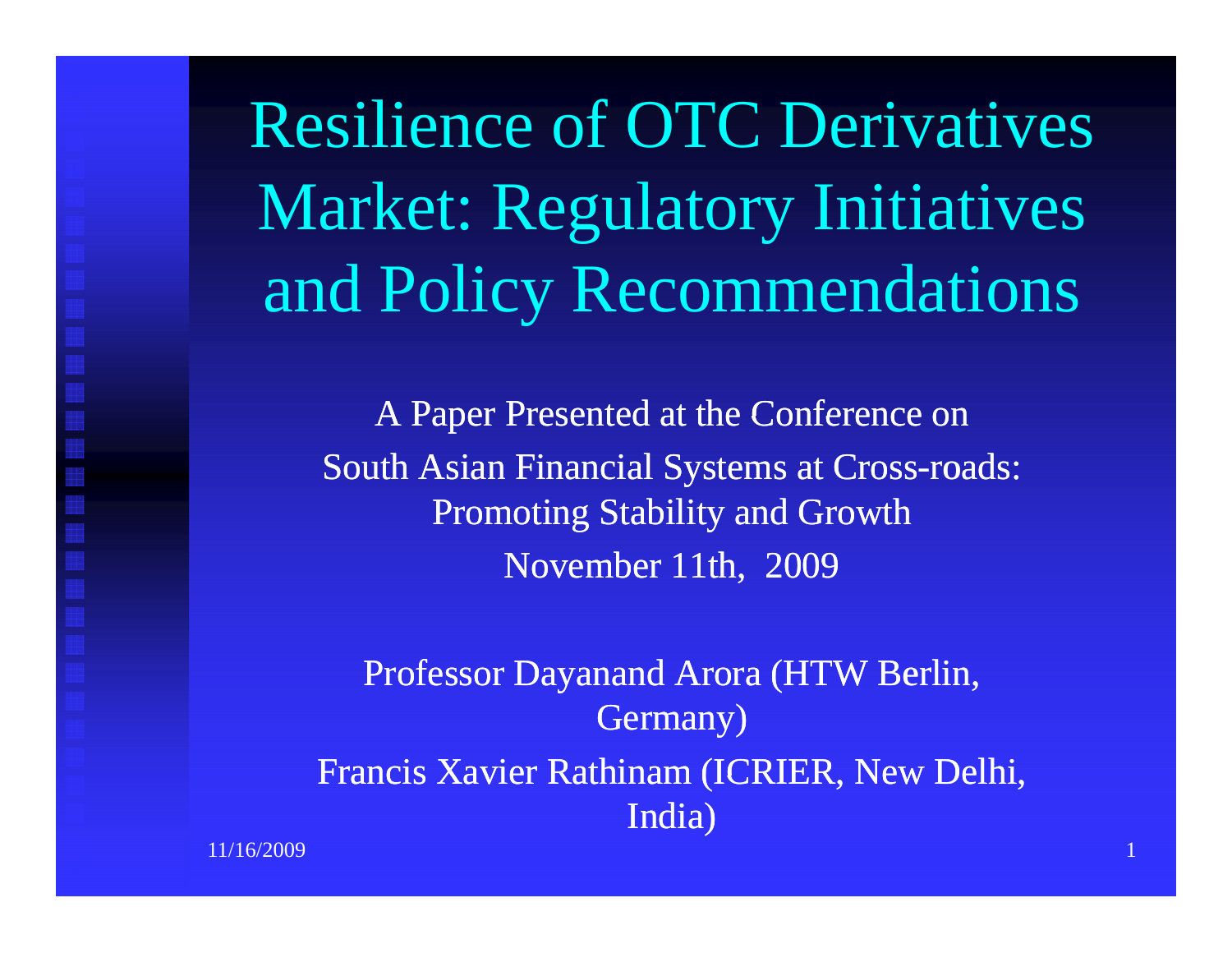## **Agenda for the Presentation**

- **1. Why OTC Derivatives Are Important?**
- **2. Some Stylized Facts On Global OTC Derivatives**
- **3. Regulatory Framework For OTC Derivative Markets: Recent Global Initiatives**
- **4. Regulatory Measures on OTC Derivatives initiated by the Reserve Bank of India (RBI): A Case Study**
- **5. Some Policy Recommendations For Emerging E i Economies**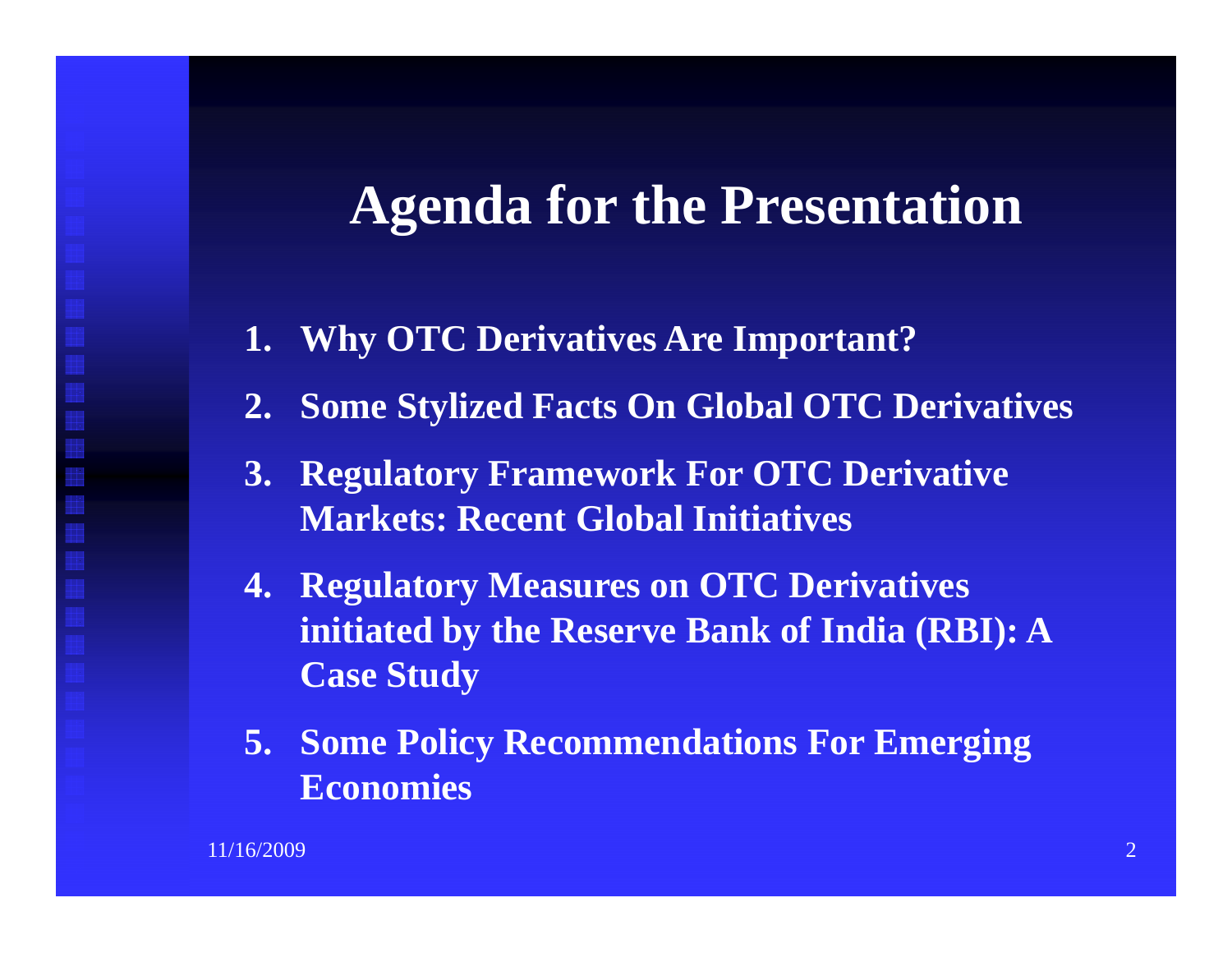# **1. Why OTC Derivatives Are Important**

- 1. The global OTC derivatives market is very large, larger than exchange traded derivatives or exchange traded cash equities
- 2. OTC derivatives markets have grown very fast. The information on OTC derivatives market is deemed crucial for financial marketstability and macroprudential policy
- 3. OTC derivatives markets are viewed as an amplifier of stress in the presen<sup>t</sup> global 11/16/2009 $\sigma$  and  $\sigma$  and  $\sigma$  and  $\sigma$ financial crisis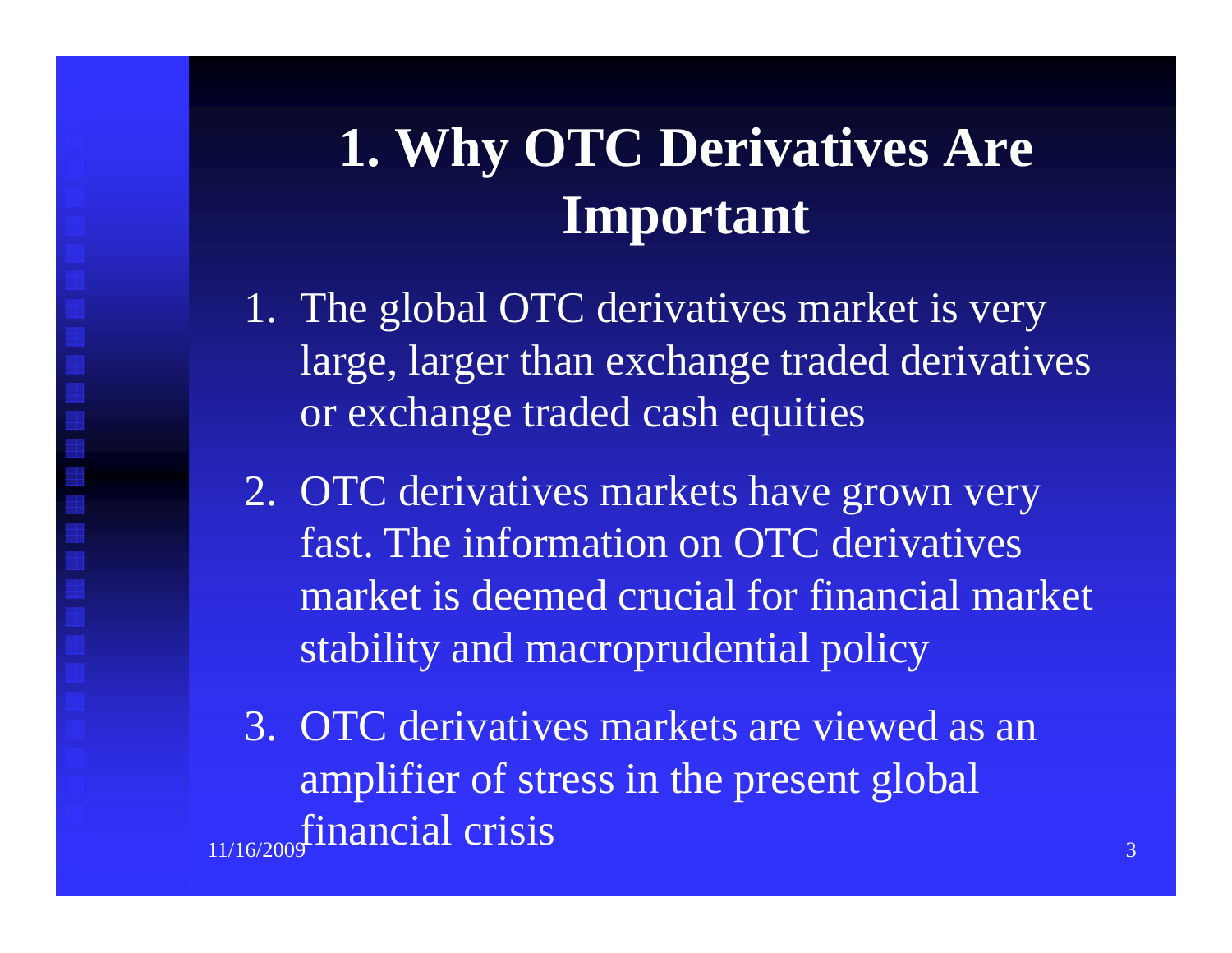# **2. Some Stylized Facts about Global OTC Derivatives (I)**

- 1. The OTC derivatives can be divided into four main categories:
	- i. Financial Derivatives (including interest rate and credit default derivatives)
	- ii. Foreign Exchange Derivatives
	- iii. Equity-linked Derivatives
	- iv. Commodity Derivatives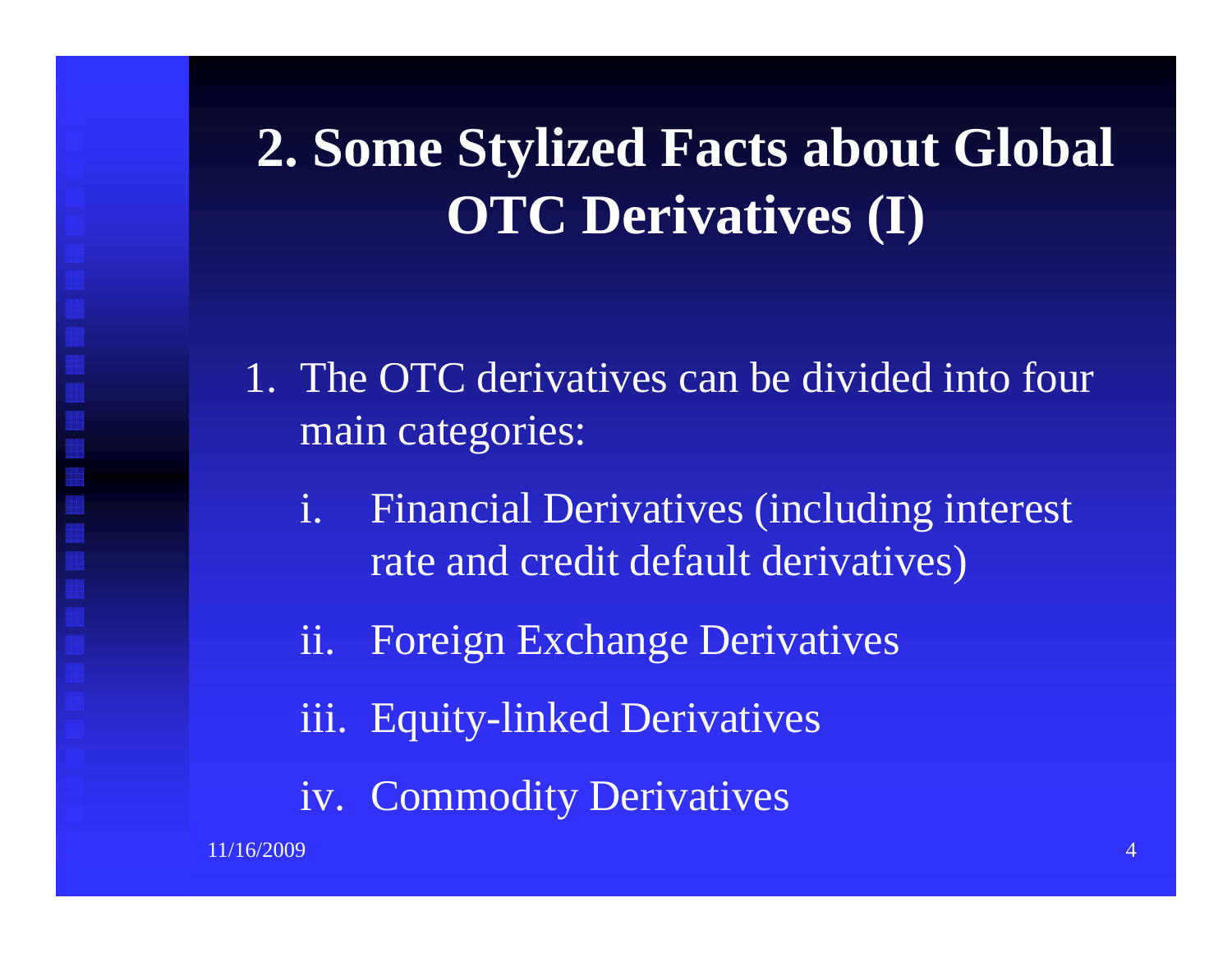# **2. Some Stylized Facts about Global OTC Derivatives (II)**

- 2. Gross market value (cost of replacing all existing contracts) is a better measure of market risk than notional value of contracts
- 3. Gross credit exposure (after accounting for legally enforceable bilateral netting arrangements) represents the aggregated gross market values and shows the paymen<sup>t</sup> flows at risk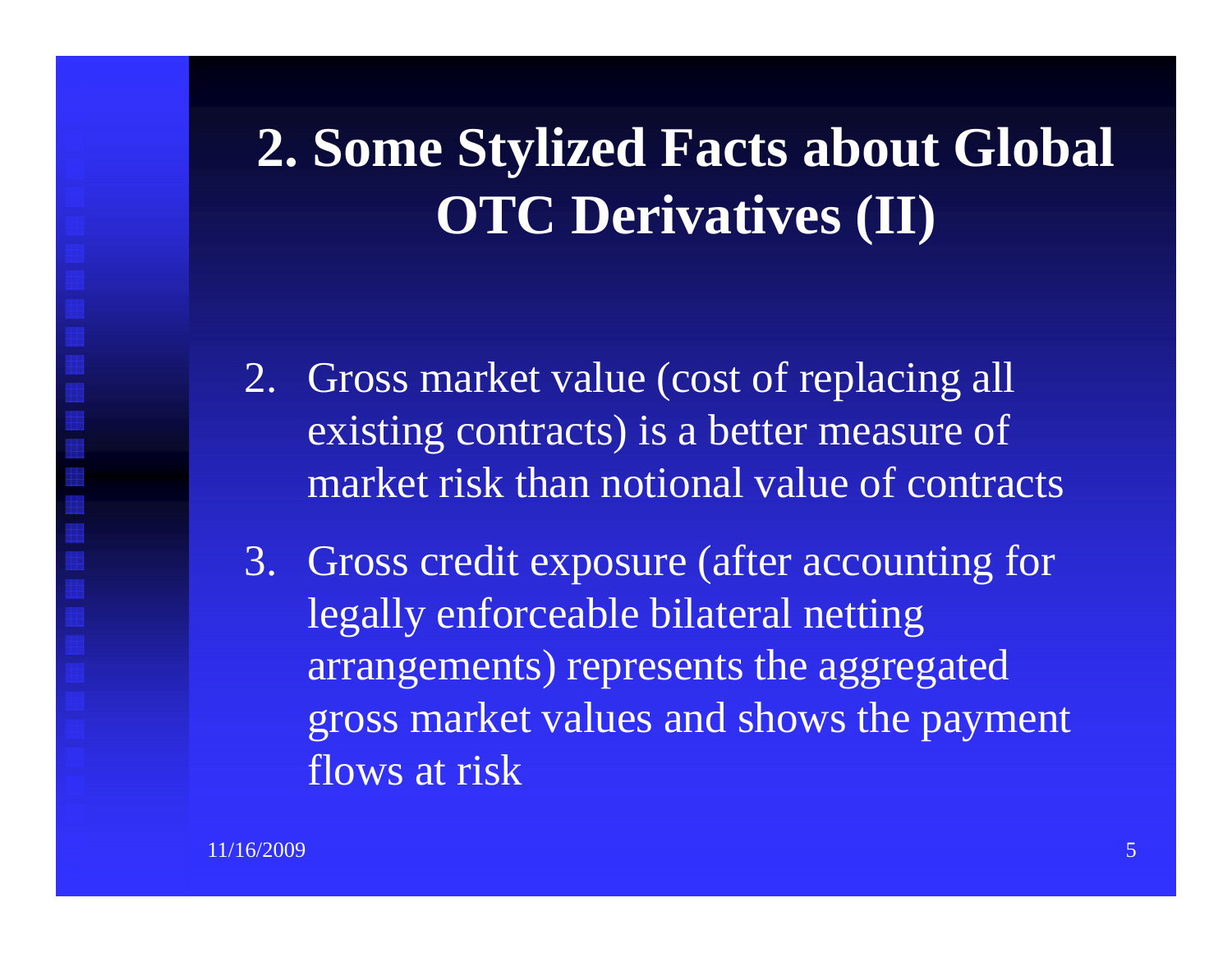# **2. Some Stylized Facts about Global OTC Derivatives (III)**

- 4. About two-third of the global OTC derivatives exposures are estimated to be collaterized
- 5. Most of the collateral used takes the form of cash, implying a conspicuous absence of securities as collateral!
- 6. The uncollaterilzed segment of the global OTC contains high risk potential!!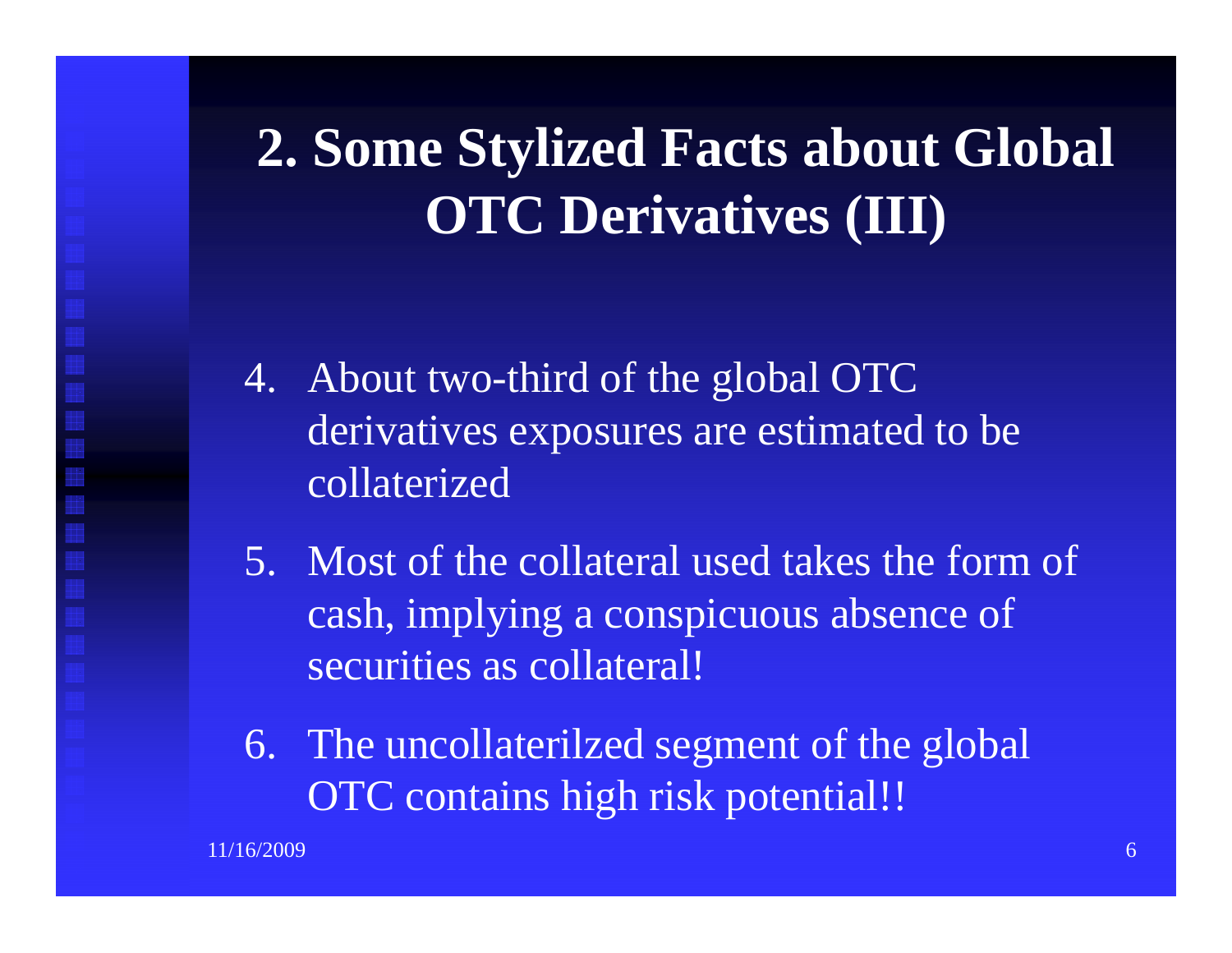# **2. Some Stylized Facts about Global OTC Derivatives (IV)**

- 7. US dollar is the dominant currency in most OTC derivative markets on notional value, whereas Euro leads in terms of gross market value.
- 8. Largest proportion of OTC derivatives business is done in the Eurpean Union, with London as the leading derivative centre
- 9. Though global is nature, cross-border OTC derivatives are concentrated mostly in G-10.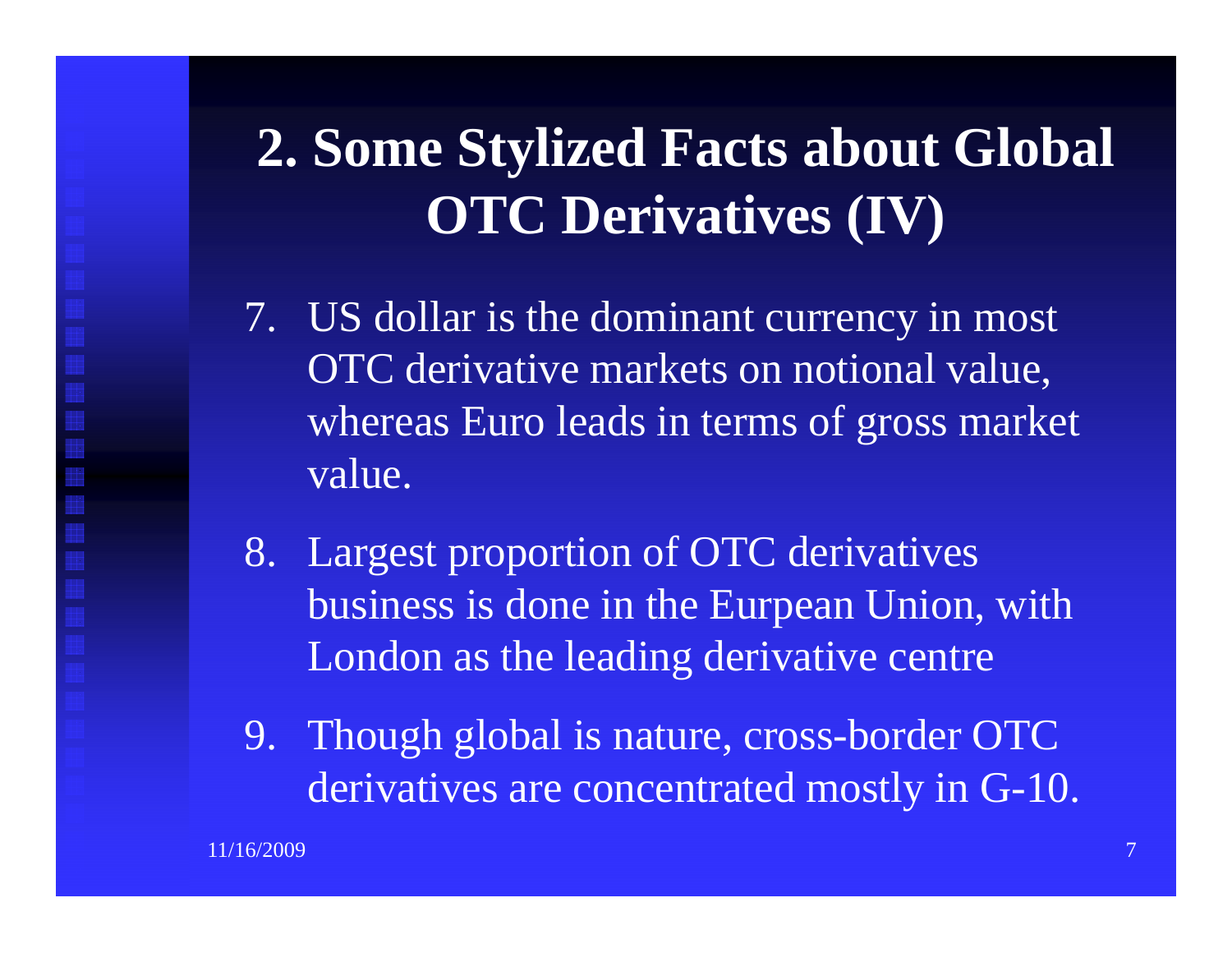## **2. Some Stylized Facts about Global OTC Derivatives (V)**

10. Estimated exposure to the residents of emerging markets has increased over time

11. The majority of transactions in the OTC derivatives market are still traded, cleared and settled bilaterally, adding to calls for more transparency

12. Most of the OTC derivatives markets are wholesale in nature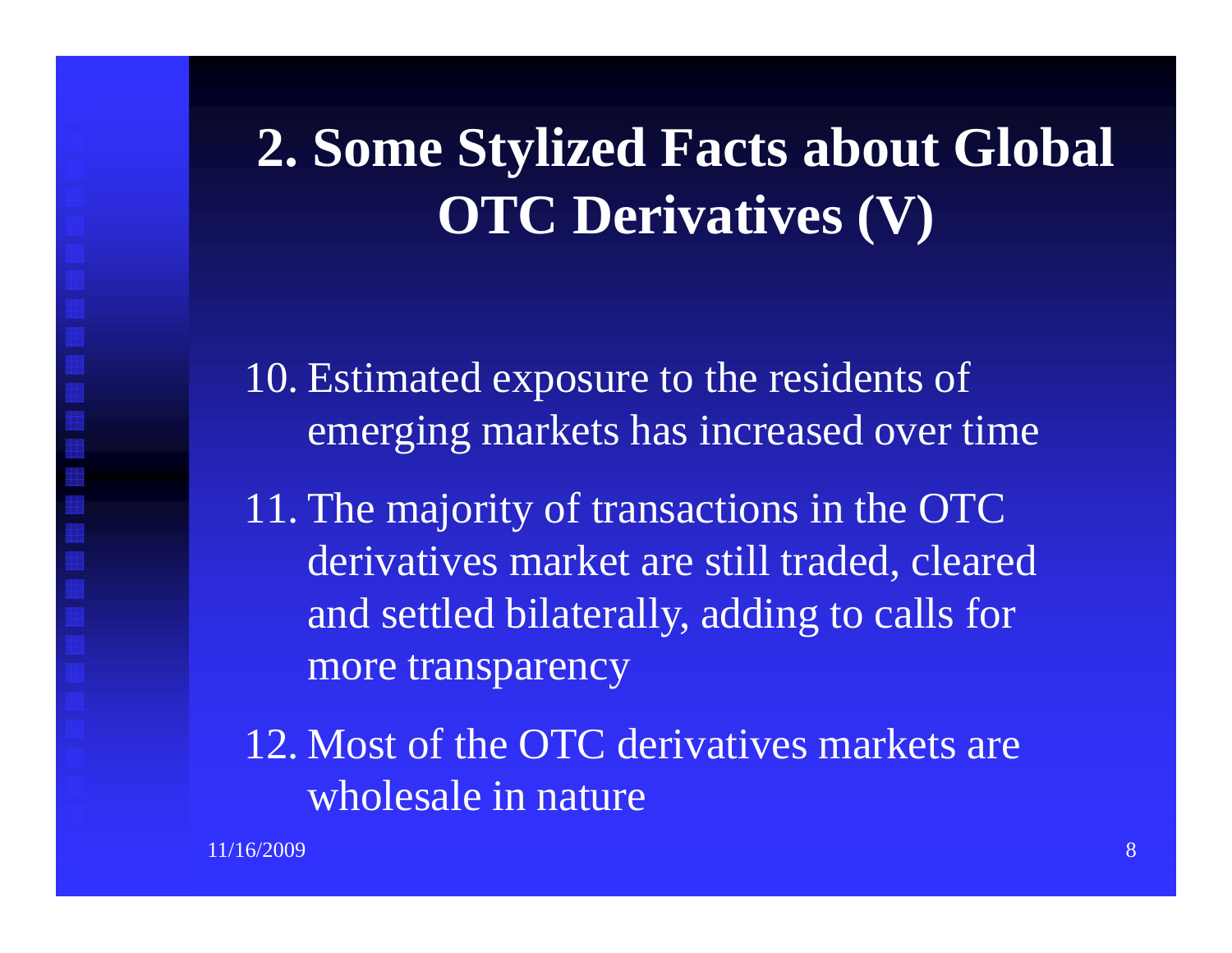# **3. Regulatory Framework For OTC Derivative Markets : Recent Global Initiatives**

- 1. Most of the initiatives in the US andEuropean Un ion focus on t h e post-trading infrastuctures and market arrangements
- 2. Use of centralized clearing through a CCP ( *C*entralized *C*ounter*P*arties) is the most common initiative today for lowering the counterparty risk and transparency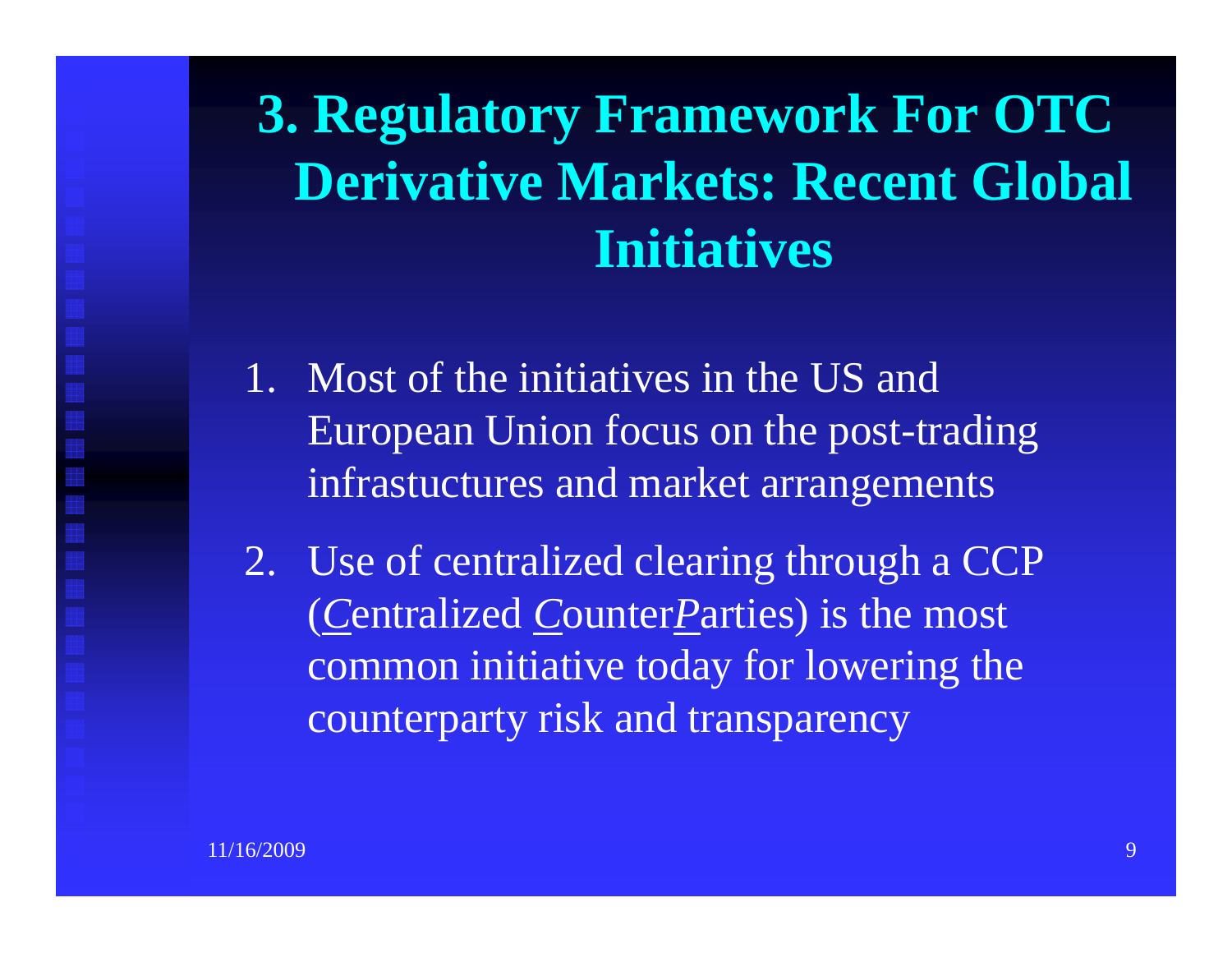**3. Regulatory Framework For OTC Derivative Markets : Recent Global Initiatives (contd..)**

- 3. National supervisors and international committees have undertaken steps to mitigate the risks inherent in OTC markets
- 4. The Basel Committee on Banking Supervision has issued guidelines on revisions to the Basel II market risk framework and guidelines for computing capital for incremental risk in the trading 11/16/2009 $9\,$  and the set of the set of the set of the set of the set of the set of the set of the set of the set of the set of the set of the set of the set of the set of the set of the set of the set of the set of the set of th book.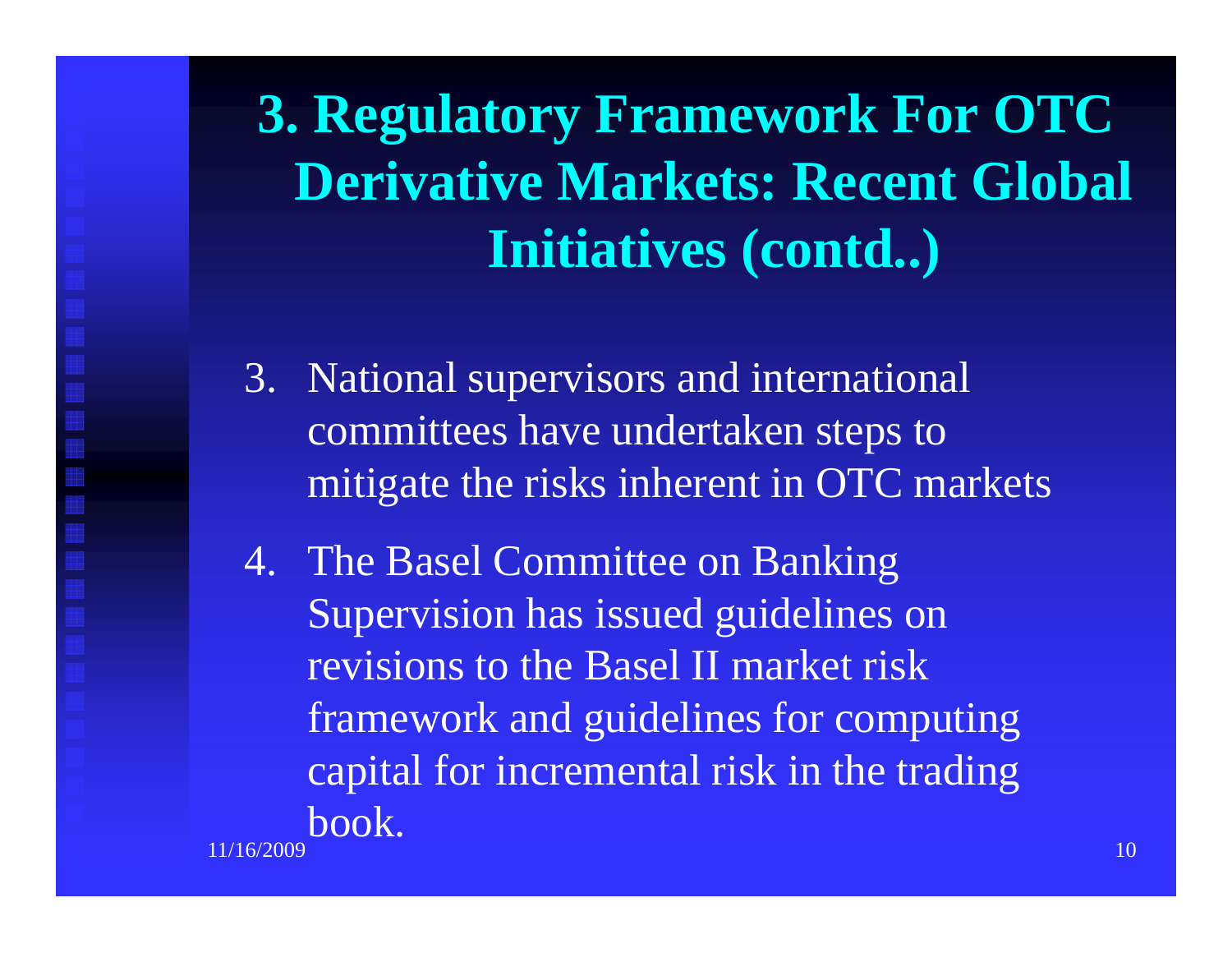**4. Regulatory Measures on OTC Derivatives initiated b y the Reserve Bank of India (RBI): A Case Study**

- 1. Since RBI regulates the money, governmen<sup>t</sup> securities and foreign exchange markets,, by default it regulates the derivatives thereon.
- 2. Whereas the exchange traded derivatives are regulated by the respective stock exchanges and overseen by Securities and Exchange Board of India (SEBI), OTC derivatives market is completely within the purview of 11/16/2009 $9$  and the contract of the contract of the contract of the contract of the contract of the contract of  $11$ RBI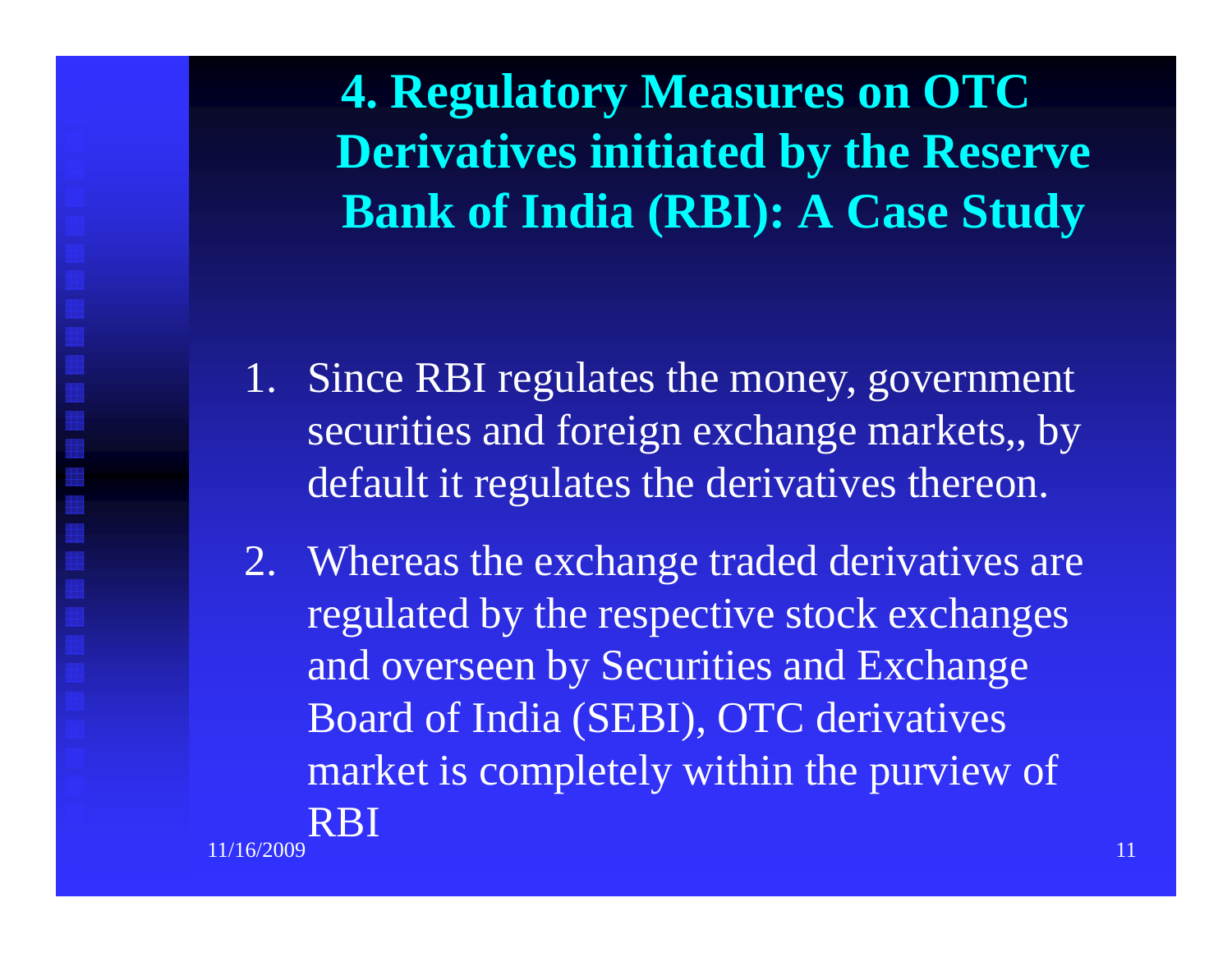**4. Regulatory Measures on OTC Derivatives initiated b y the Reserve Bank of India (RBI): A Case Study**

3. The RBI (Amendment) Bill 2006 has legalized all OTC derivatives, where at least one of the parties in transaction in a RBI regulated entity (either a scheduled commerical bank or a primary dealer or <sup>a</sup> financial institution ).

4. The comprehensive guidelines (2007-08) lay down general principles for derivative 11/16/2009 $\sim$  12 trading and sound governance requirements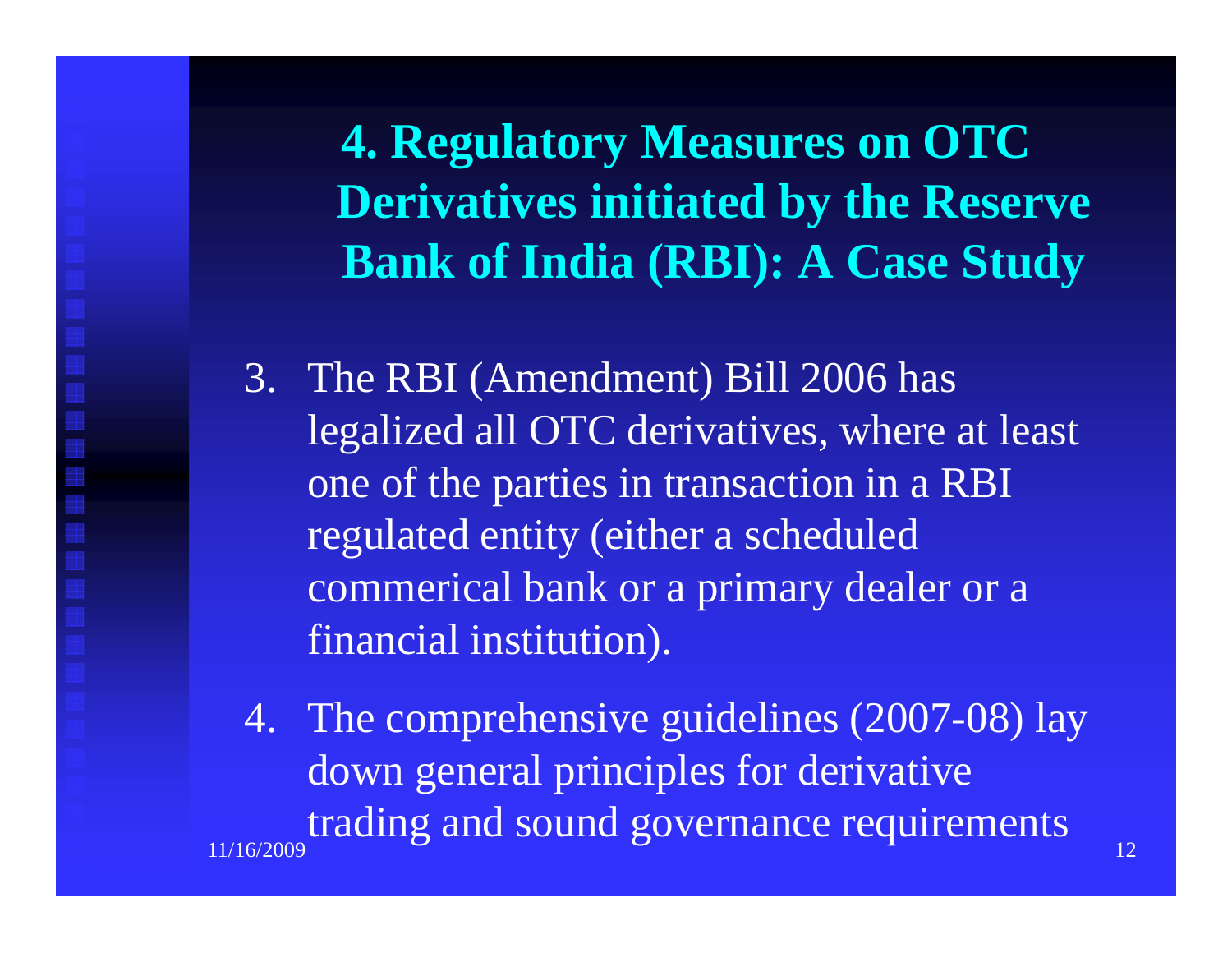## **4. Regulatory Measures on OTC Derivatives initiated by the Reserve Bank of India (RBI): A Case Study**

5. Only Interest Rate Derivatives (such as Interest Rate Swaps and Forward Rate Agreement) and Foreign Currency Derivatives (such as Foreign Currency Forward, Currency Swaps and Currency Options) are allowed

6. OTC Credit Derivatives (such as Credit Default Swaps and Credit Default Obligations) and OTC equity linked 11/16/2009Obligations) and OTC equity-linked<br>
<sub>9</sub> derivatives are not permitted in India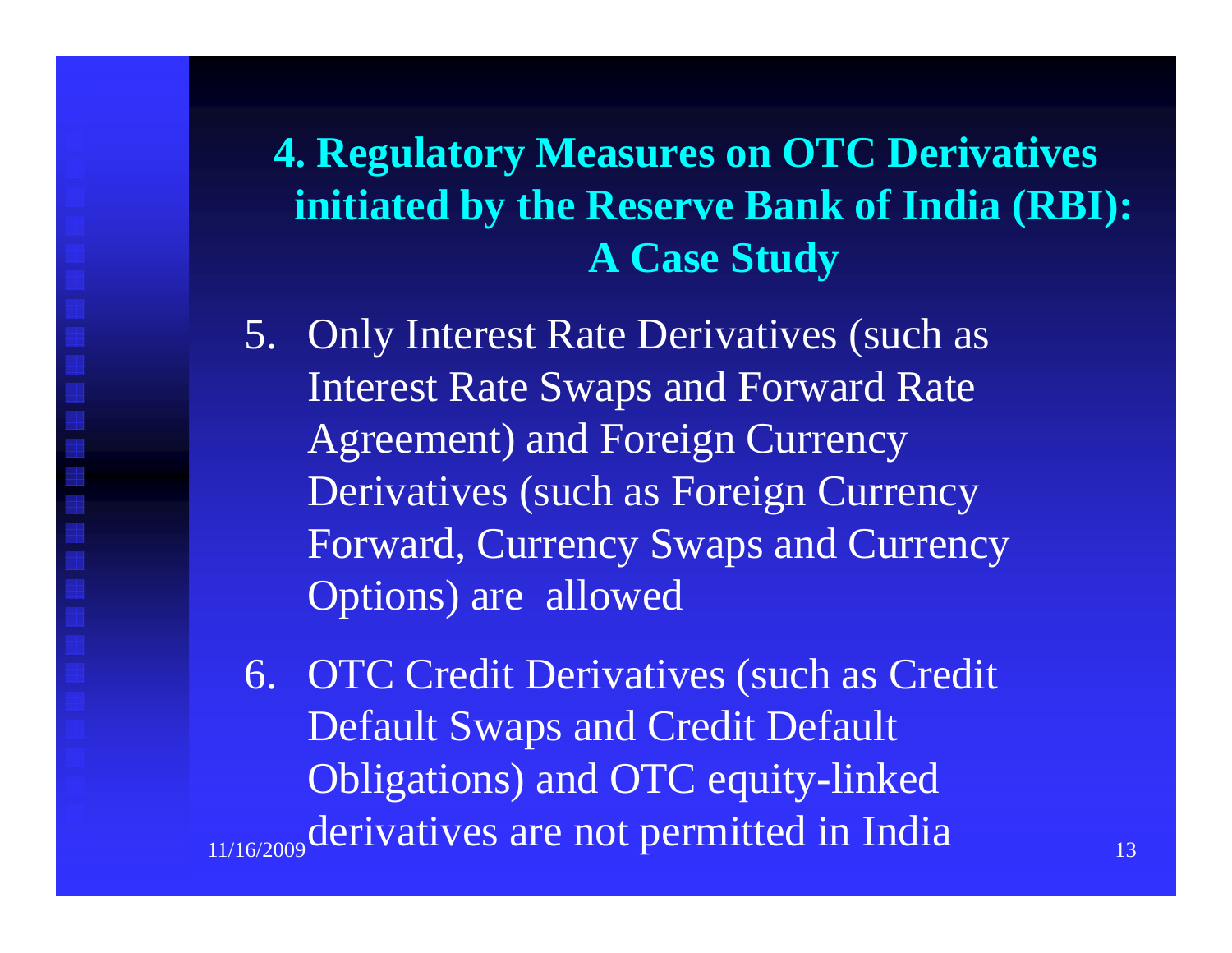## **4. Regulatory Measures on OTC Derivatives initiated by the Reserve Bank of India (RBI): A Case Study**

- 7. Interest Rate Swaps and Currency Forwards account for about 85% of the OTC derivative trading in India.
- 8. The presen<sup>t</sup> outstandin g volume of the interest rate swaps is about \$700 billion (controlled by 20 major players) and that of currency forwards is about \$500 billion
- 9. The market is estimate d to be ex pandin g at p about 35% annually (CCIL estimates)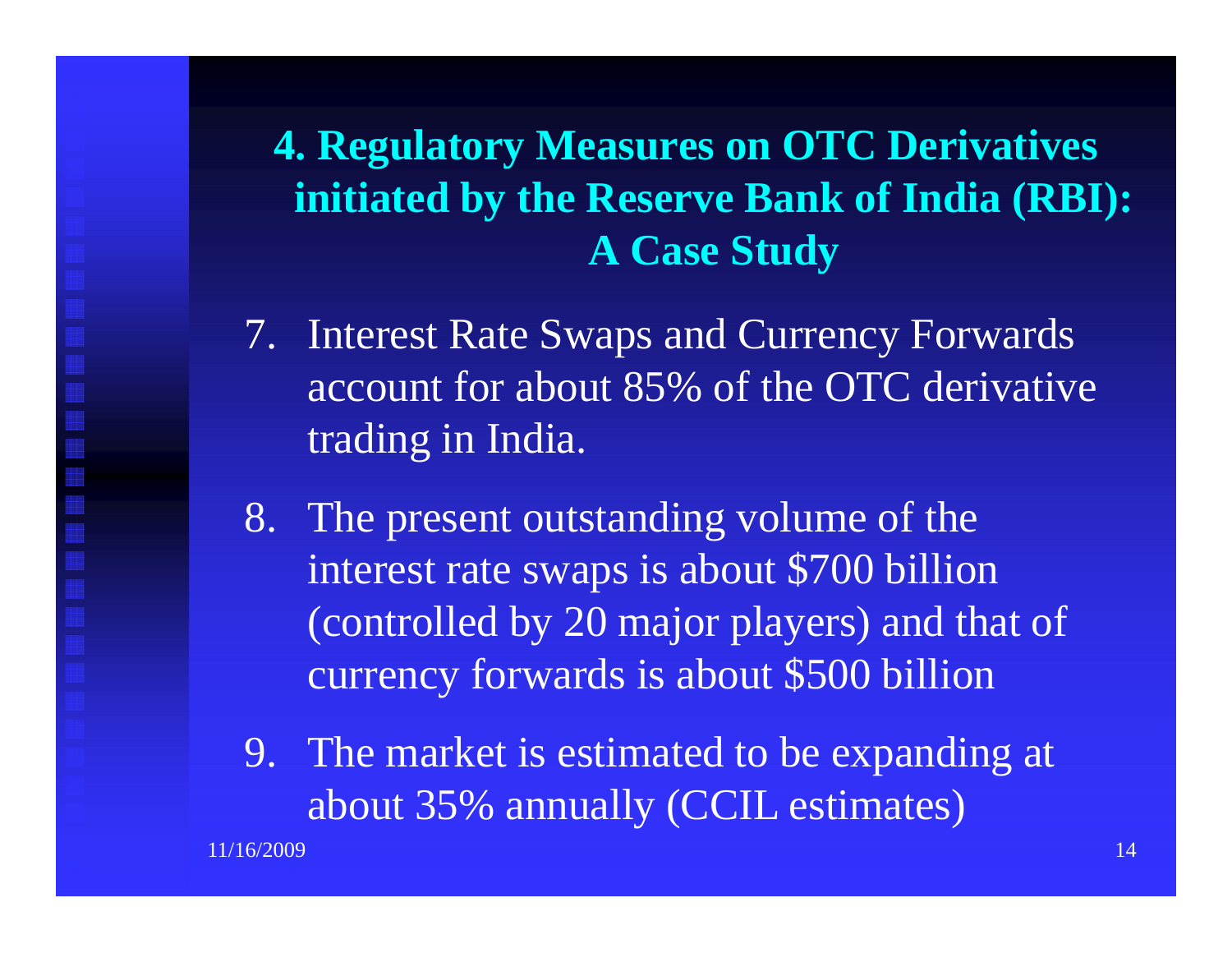## **4. Regulatory Measures on OTC Derivatives initiated by the Reserve Bank of India (RBI): A Case Study**

10. With the Clearing Corporation of India Limited (CCIL), India was a pioneer in embarking on the path of Centralized Counter Party. It provides <sup>a</sup> clearing and settlement arrangemen<sup>t</sup> on a nonguaranteed basis for the OTC interest rate derivatives since November, 2008.

11. Based on the concep<sup>t</sup> of multilateral netting by a central counterparty, the process has reduced the liquidity risk, enhanced the efficiency of the payment system in India and reduced settlement 11/16/2009 $\sim$  15 costs associated with growing volume of market activity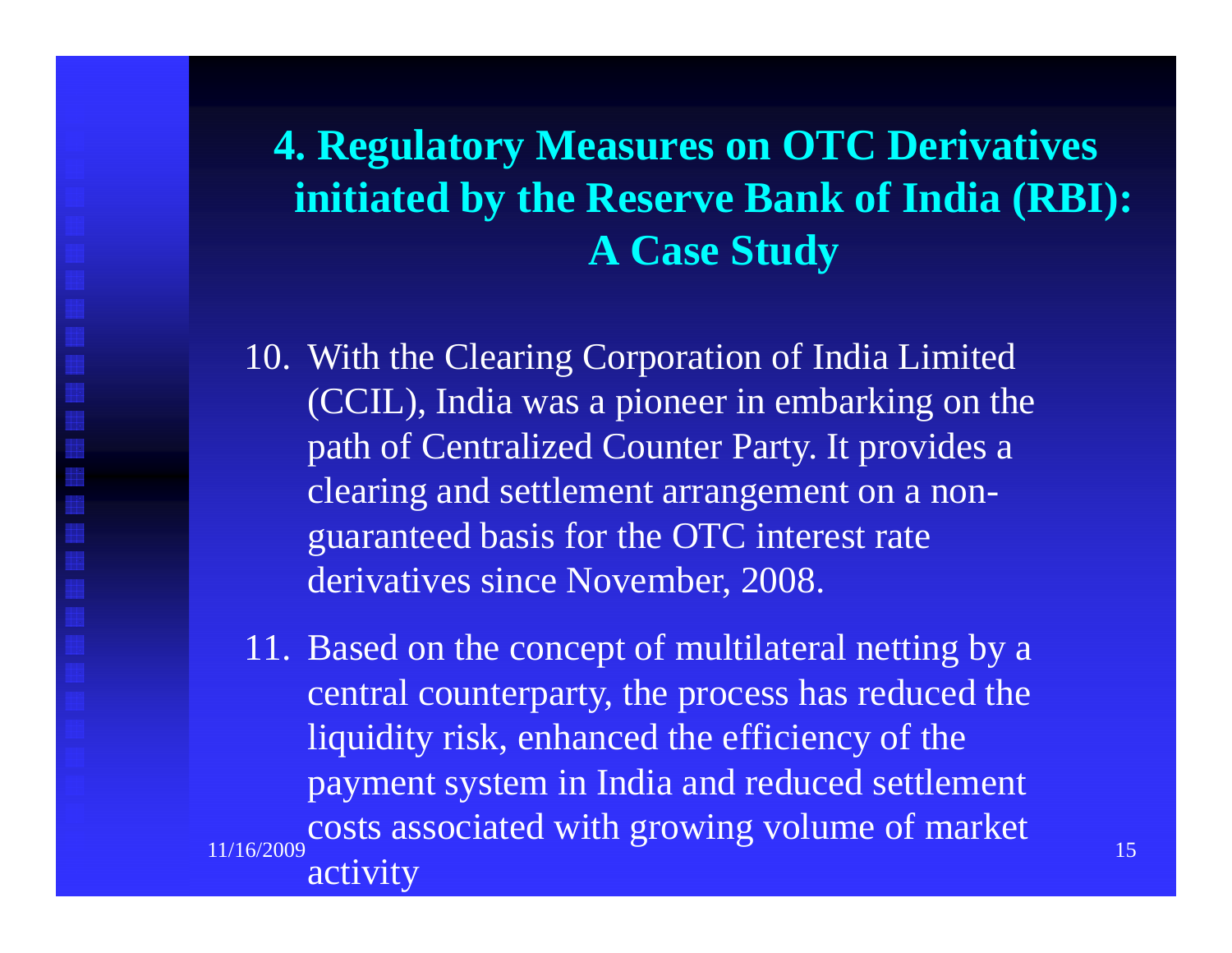## Regulatory Framework for Indian OTC Derivatives: CCP Approach

 Reporting (provides transparency in the market)

SCBs / PDs

RBI

Reporting (systemic risk Reporting (systemic risk Reporting to the measured)

**Central Counter** Party

User

Assumptions: 1. RBI regulatory model i.e. at least one of entity is regulate d 2. Implicit guarantee for CCP

11/16/2009

 $\overline{9}$  and  $\overline{16}$  and  $\overline{16}$  and  $\overline{16}$  and  $\overline{16}$  and  $\overline{16}$  and  $\overline{16}$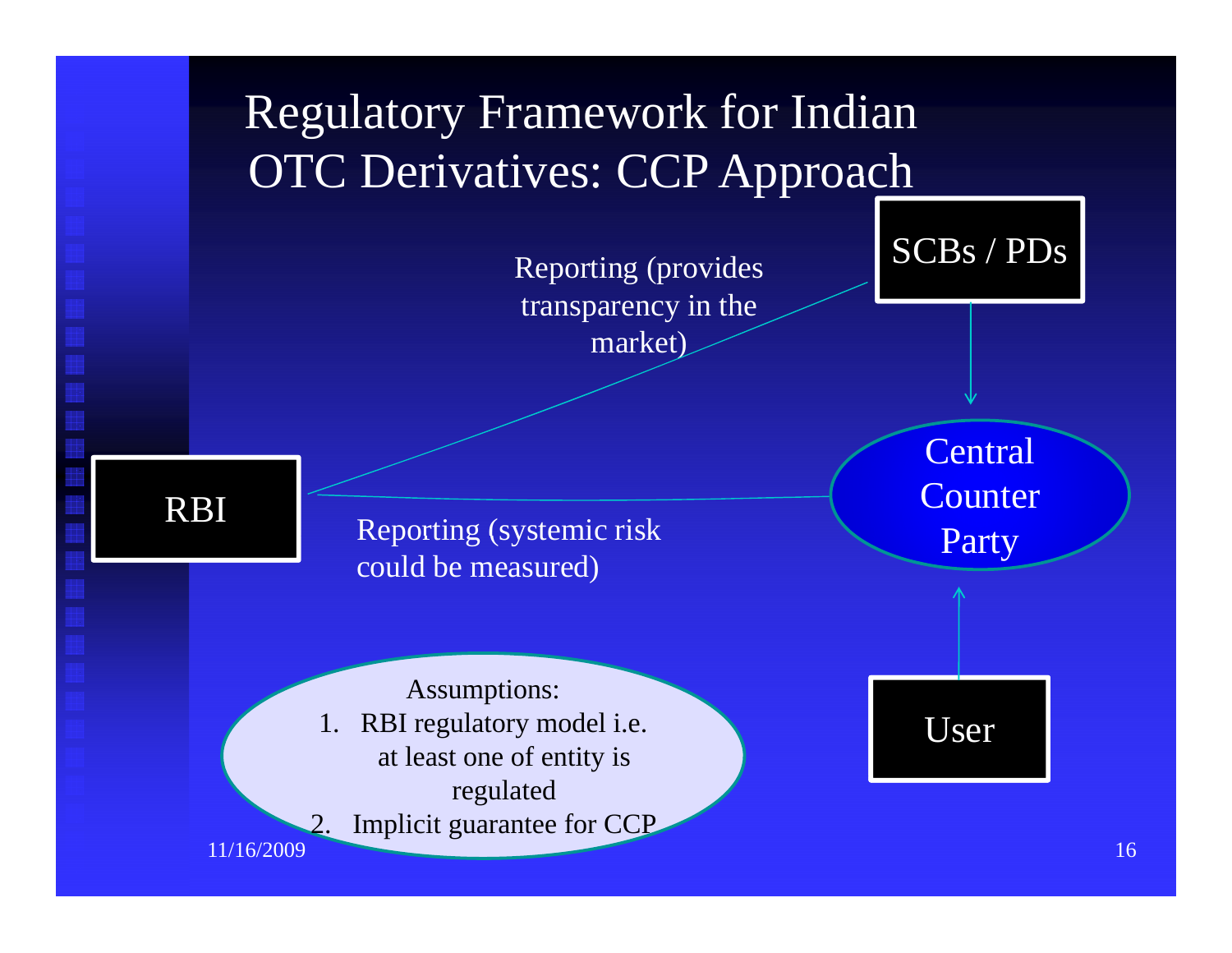## **4. Regulatory Measures on OTC Derivatives initiated by the Reserve Bank of India (RBI): A Case Study**

- 12. RBI has asked all banks and primary dealers to repor<sup>t</sup> all their interest rate derivatives trades on the reporting platform within 30 minutes from the deal time. At the end of March 2009, 63 members have joined the segmen<sup>t</sup> for reporting IRS/FRA trades
- 13. As of July 2009, the CCIL reported that it will soon offer guarantees on IRS and Currency Forwards. This will help banks save on capital requirements, reduce settlement and operational risks in OTC transactions.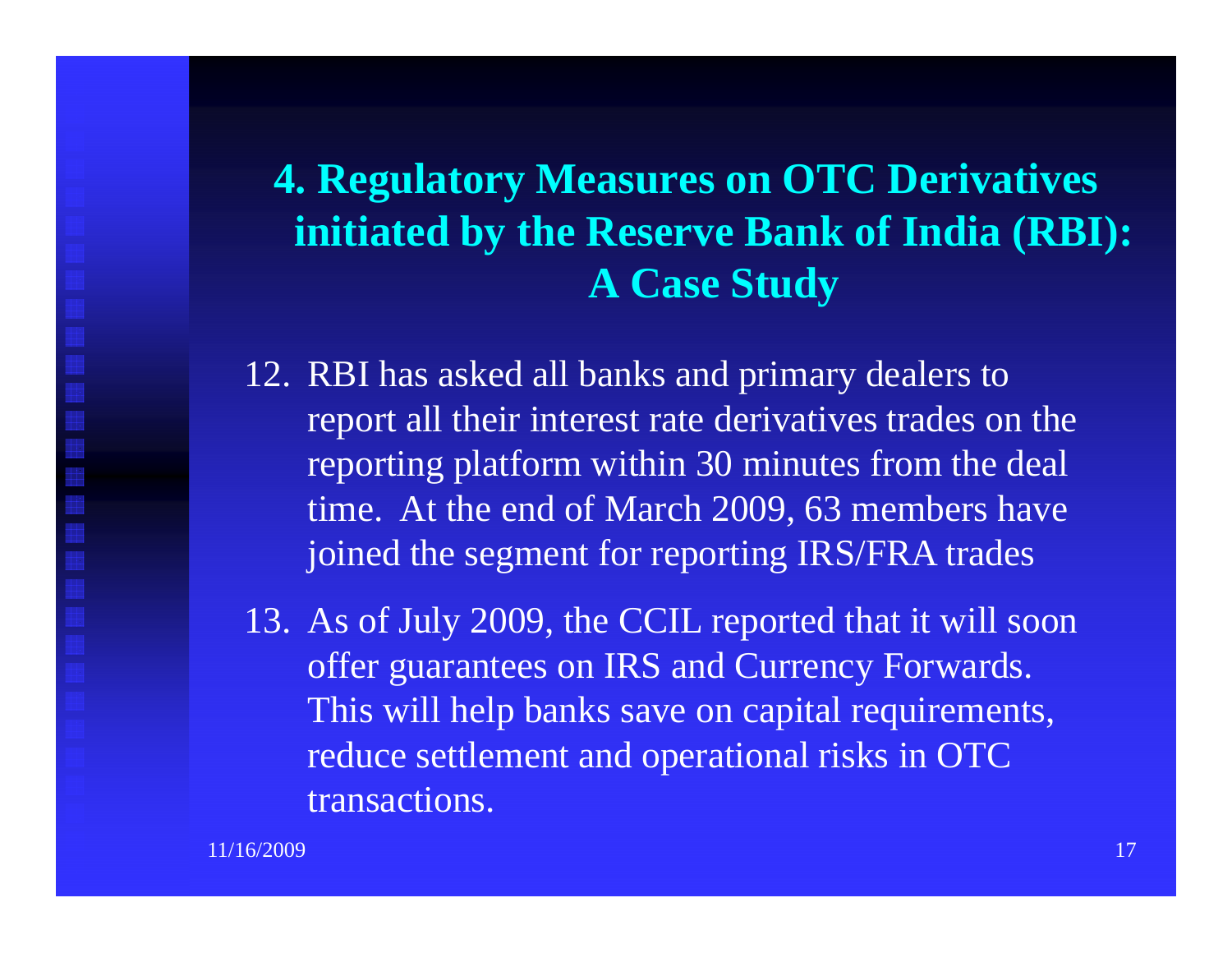#### **5. Some Policy Recommendations For Emerging Economies**

Three major goals of our policy recommendations are to:

- 1. Achieve greater transparency,
- 2. Increased disclosure, and
- 3. More Standardization.

We are neither proposing more regulations in the OTC derivatives market nor ignoring the functional value of OTC markets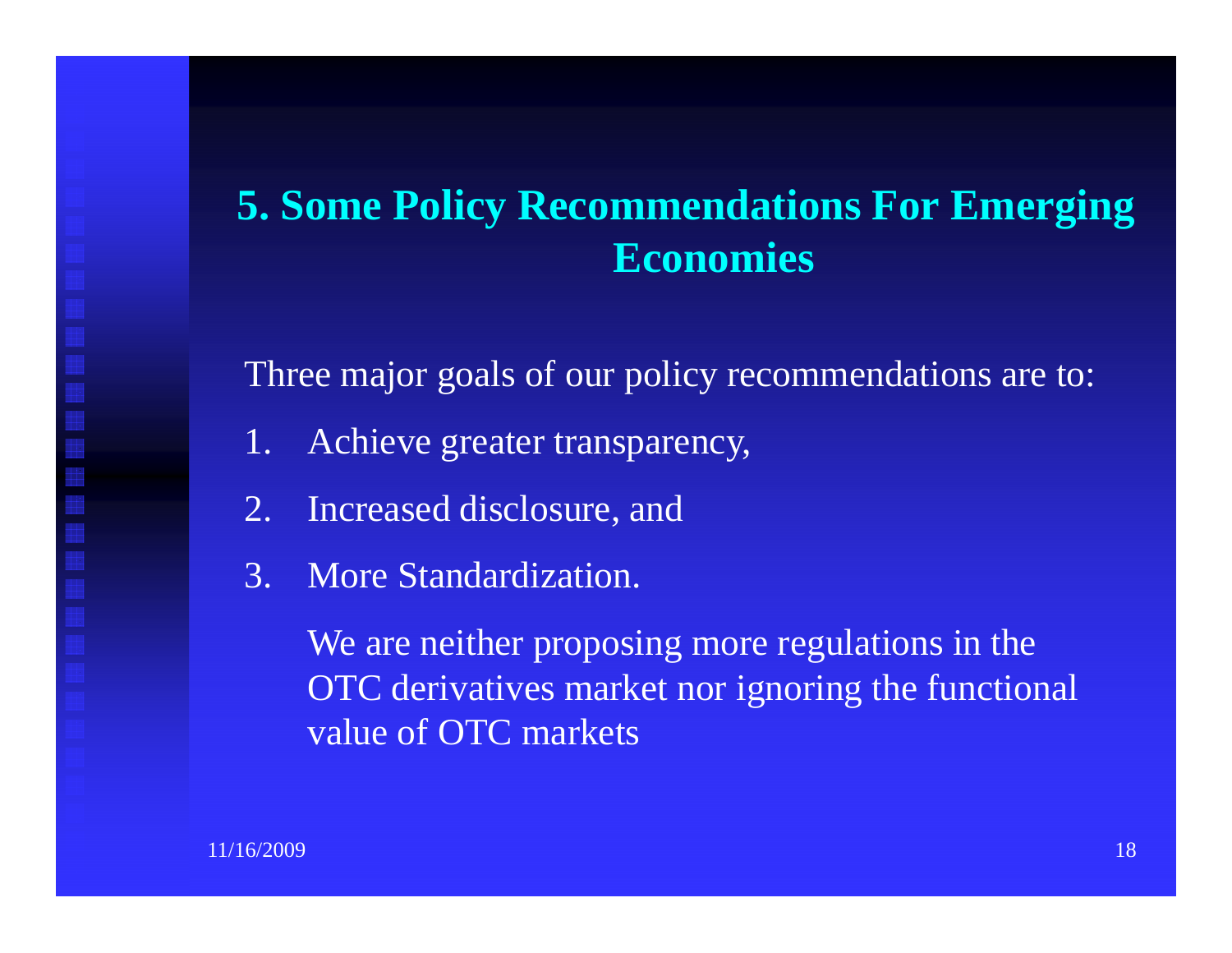#### **5. Some Policy Recommendations For Emerging Economies (contd..)**

- A Our first policy suggestion relates to strengthening the post-trade infrasturuture through CCP approach:
- 1. Greater competition amongs<sup>t</sup> institutions performing the role of CCP
- 2. Supporting CCP institutions with adequate financial resources, and
- 3. Scenario planning and clear procedures for default manangmen<sup>t</sup> in case of run on CCP institutions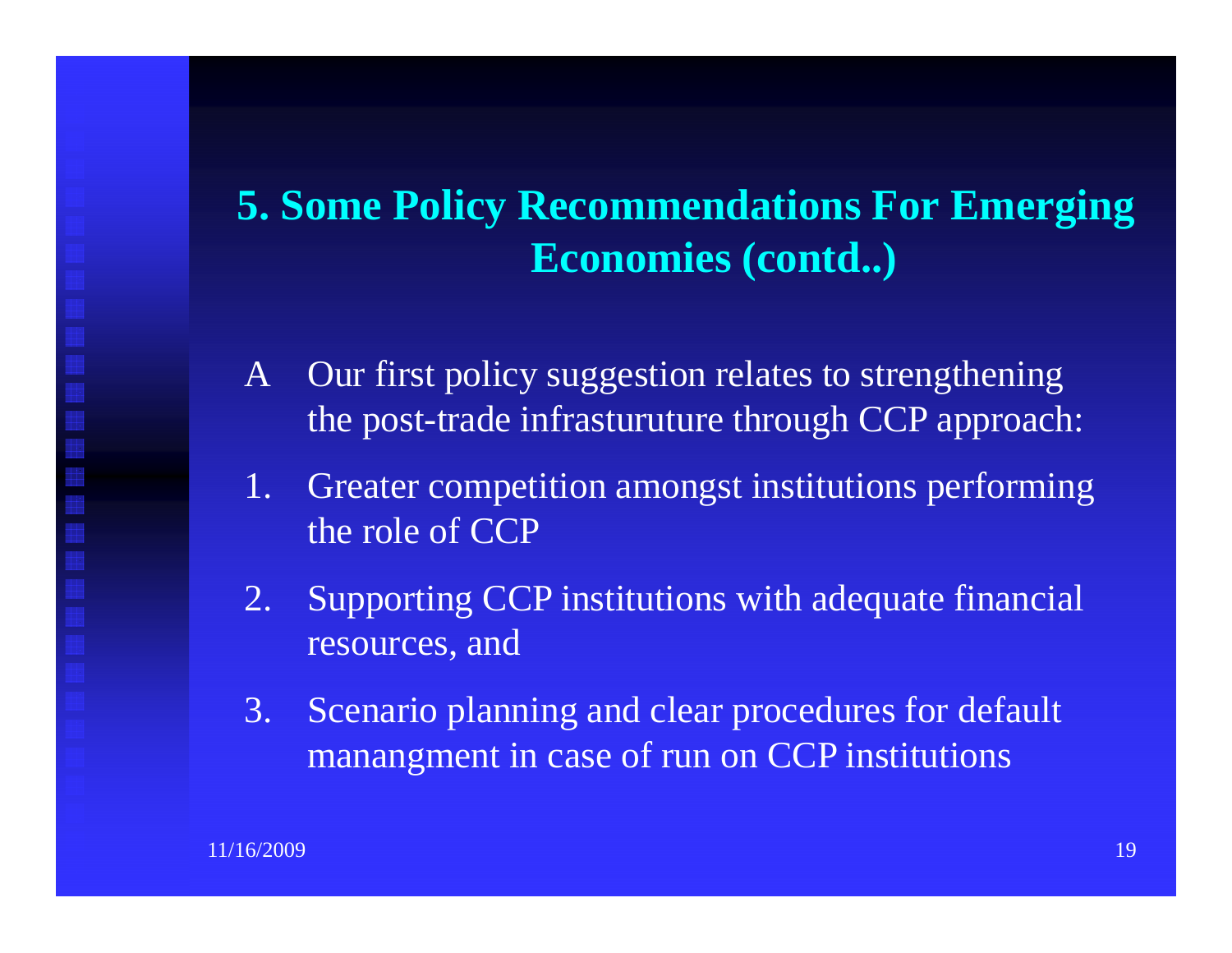#### **5. Some Policy Recommendations For Emerging Economies (contd..)**

- B. Our second policy suggestion relates to more disclosure from the market participants:
- 1. Participants should be asked to reveal the risk profile of each transaction,
- 2. The valuation of the OTC products should be marked-to-market for accounting purposes
- 3. The buyer of the OTC products may be asked to reveal his funding source!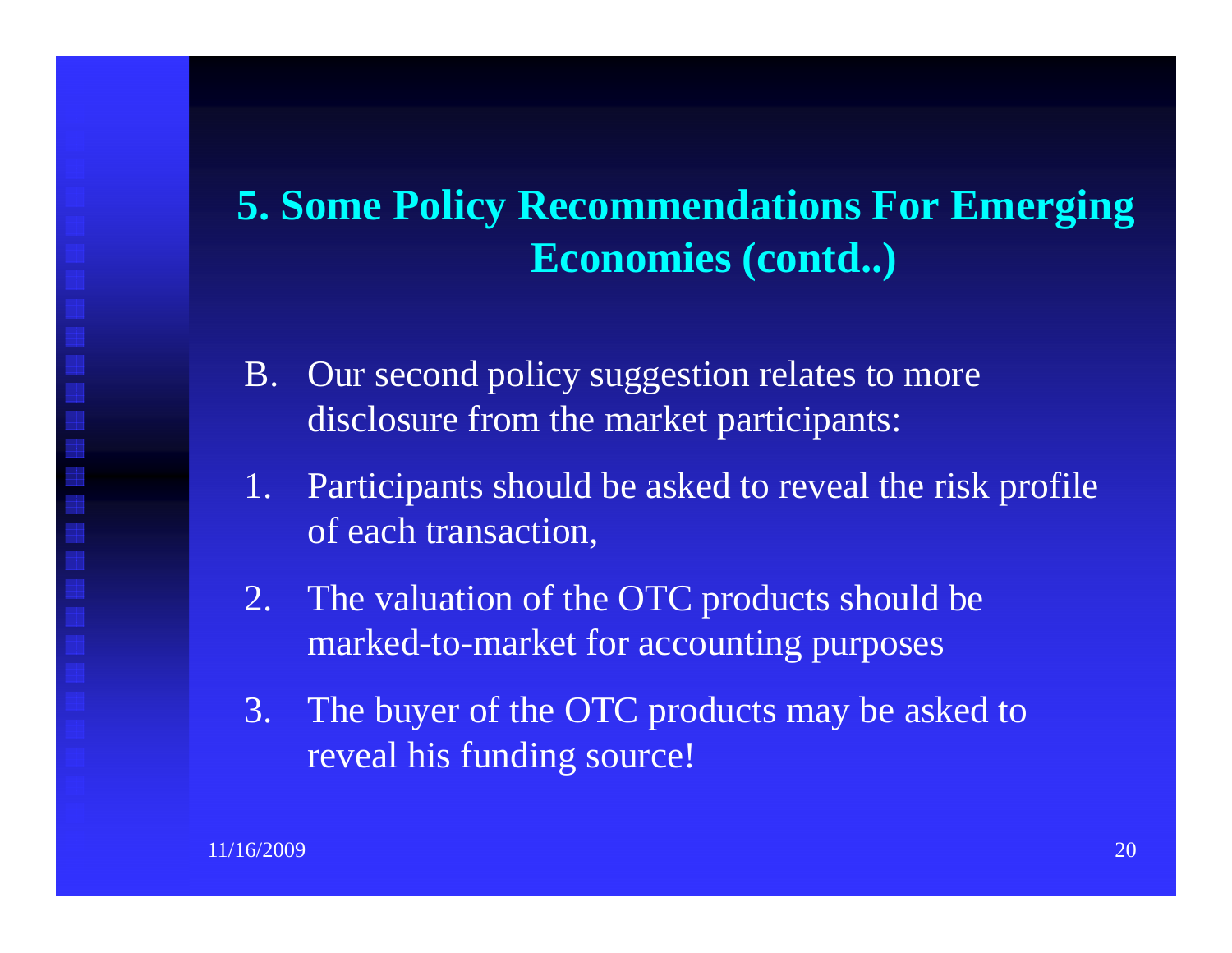#### **5. Some Policy Recommendations For Emerging Economies (contd..)**

- C. Our third policy suggestion relates to greater standardization in the market:
- 1. Participants in the market may be encouraged to use standard documentation
- 2. CCP institutions could insist on ISDA documentation for more uniformity in reporting
- 3. ISDA`s Master Agreement may be used for introducing international standards of reporting